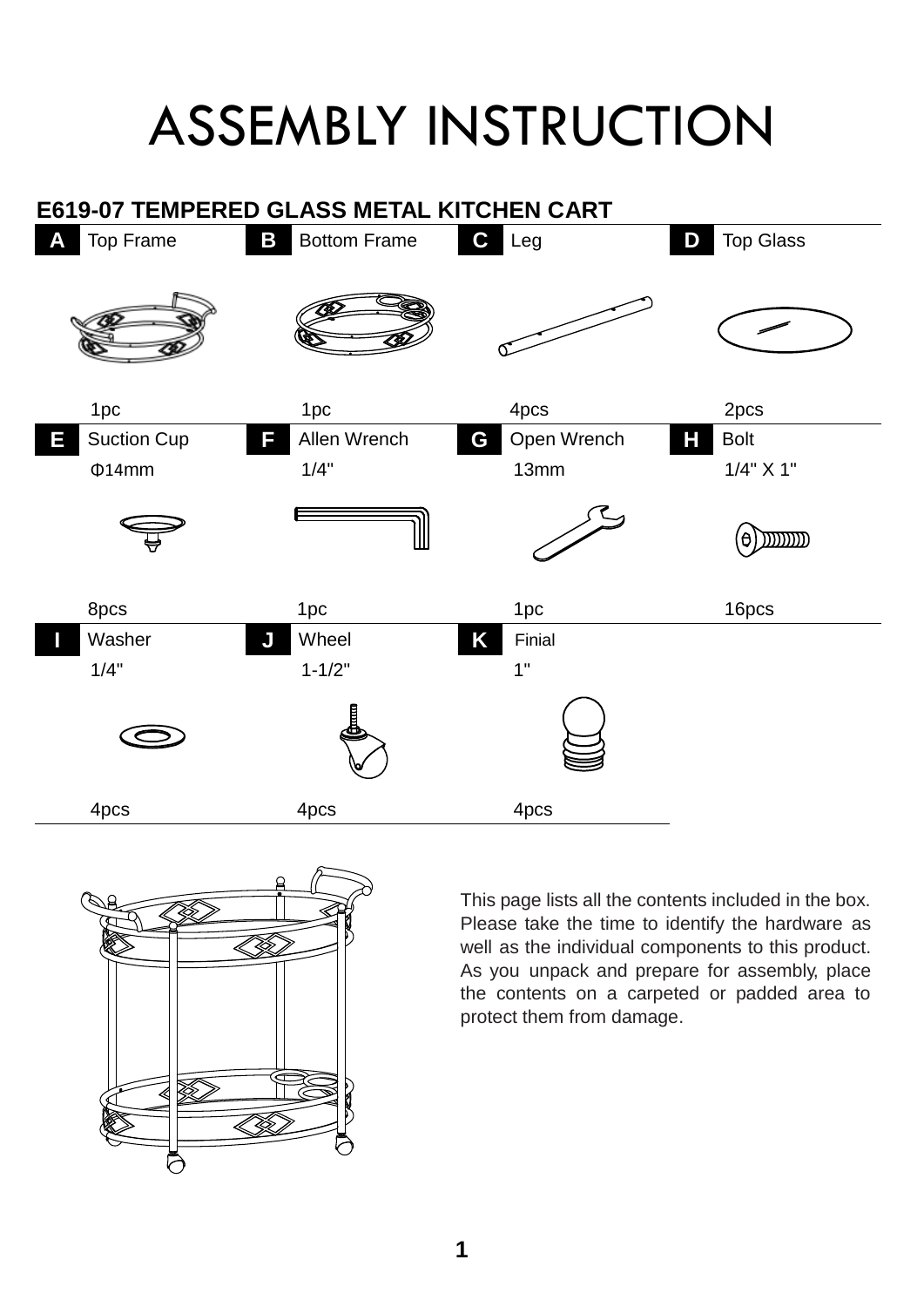Attach leg (C) to top frame (A) and bottom frame (B) by bolt (H) and tighten with allen wrench (F) as shown.



Attach wheel (J) to the bottom of leg (C) by washer (I) and open wrench (G) and attach finial (K) to the top of leg (C). Then attach suction cup (E) to top frame (A) and bottom frame (B) as shown.



**1**

**2**